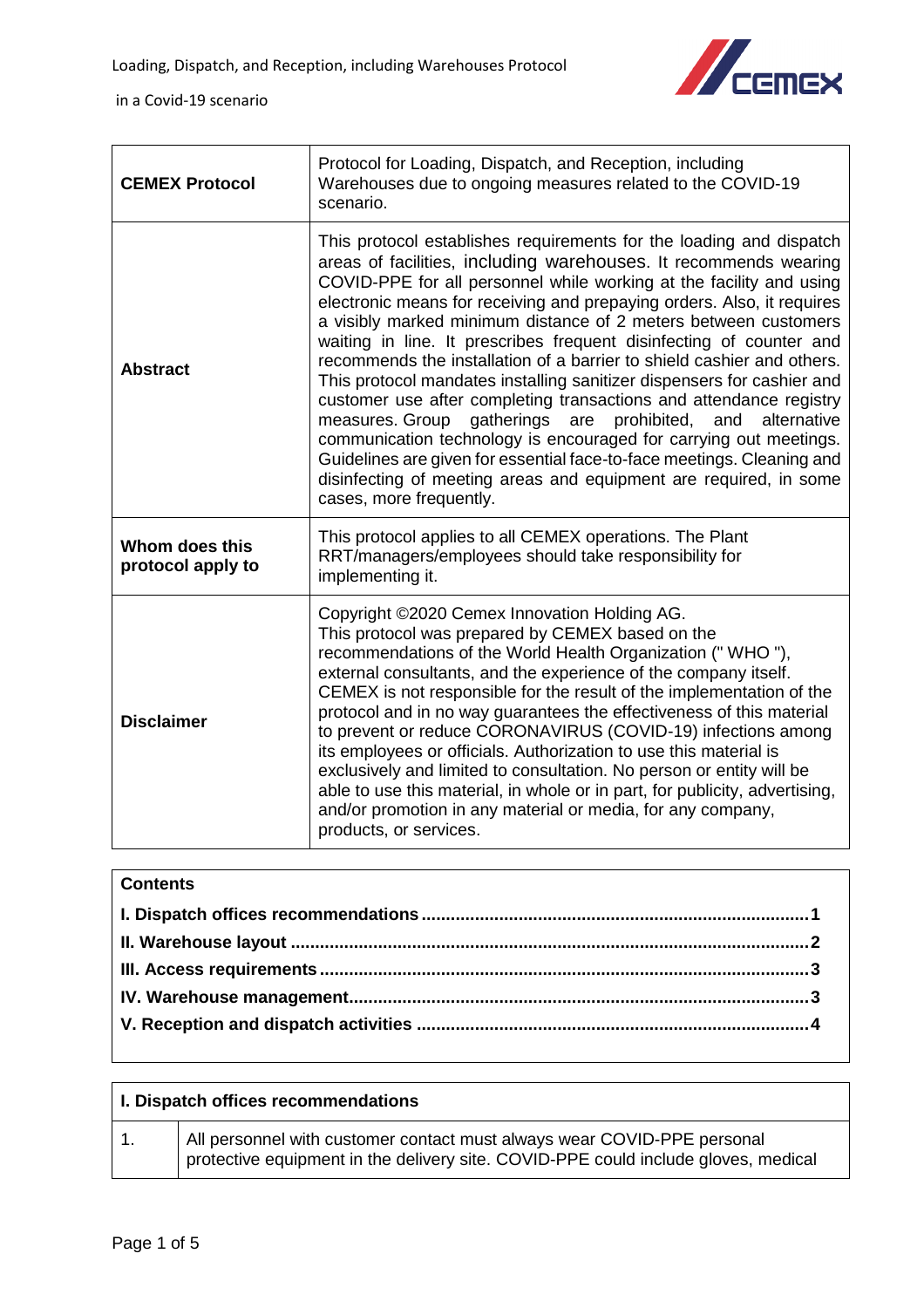



| I. Dispatch offices recommendations |                                                                                                                                                                                                                                                                                                                                                             |
|-------------------------------------|-------------------------------------------------------------------------------------------------------------------------------------------------------------------------------------------------------------------------------------------------------------------------------------------------------------------------------------------------------------|
|                                     | masks, goggles or a face shield, and gowns. All personnel must be trained on the<br>proper use, removal, and disposal of the COVID-PPE.                                                                                                                                                                                                                     |
| 2.                                  | If possible, prepare your business to receive or prepay orders by electronic means.                                                                                                                                                                                                                                                                         |
| 3.                                  | Establish 2 meters (6 feet) between customers in line while waiting at the cashier area<br>or counter by placing visual limits on the floor. If possible, install a barrier to shield the<br>cashier or sales personnel and customers. The counter must be disinfected frequently.                                                                          |
| 4.                                  | Install sanitizer dispensers available for the cashier and the customer, after completing<br>transactions. If possible, recommend payments with credit cards and use self-<br>servicing credit card receivers, to avoid contact with your personnel during a payment<br>transaction. Please refer to the "Cash Handling Protocol" for further instructions. |
| 5.                                  | All customers are required to sign-in/out using their own pen whenever possible.<br>Otherwise, clean the pen after each use.                                                                                                                                                                                                                                |

<span id="page-1-0"></span>

| II. Warehouse layout |                                                                                                                                                                                                                                                                                                                                                                                                                                                                                                                                                                                                                                                                           |
|----------------------|---------------------------------------------------------------------------------------------------------------------------------------------------------------------------------------------------------------------------------------------------------------------------------------------------------------------------------------------------------------------------------------------------------------------------------------------------------------------------------------------------------------------------------------------------------------------------------------------------------------------------------------------------------------------------|
| 1 <sub>1</sub>       | Install a sanitary station at the entrance of the main warehouse, supplying water and<br>soap (i.e., general access restroom); or install and provide alcohol-based sanitizer that<br>contains at least 70-95% alcohol, disposable towels, tissues, etc.<br>As an additional suggestion, install shoe sanitation tubs (i.e., sanitizing solution carpet<br>or spray) before entering/leaving the warehouse.                                                                                                                                                                                                                                                               |
| 2.                   | Delivery zones should be clearly identified and limited to receivers and deliverers only.<br>At the reception and dispatch areas of the warehouses, place visual stand-up marks on<br>the floor with 2 meters of distance between them for proper physical distancing. Delimit<br>a reception and a withdrawal area with tape on the floor. Also, tape as a barrier can be<br>used to ensure the physical distance of 2 meters.                                                                                                                                                                                                                                           |
| 3.                   | Clear and easy to understand communication posters and/or flyers should be posted at<br>entry points of the warehouses for employees, and providers to outline the commitment<br>and measures during the COVID-19 pandemic, with relevant updates from appropriate<br>local public health authorities.<br>Also, include posters that instruct the correct procedure for hand washing or sanitizing,<br>using the proper face masks and gloves and how to dispose of them properly,<br>coughing/sneezing etiquette, and physical distancing measures. These posters and<br>banners can be requested to the Health & Safety or Human Resources areas (where it<br>applies). |
| 3.1.                 | If possible, limit the access to the warehouses to only one point of entry for better access<br>control of the people. Display the "Restricted access. Only warehouse personnel<br>allowed" signs at exclusive access areas of the warehouse.                                                                                                                                                                                                                                                                                                                                                                                                                             |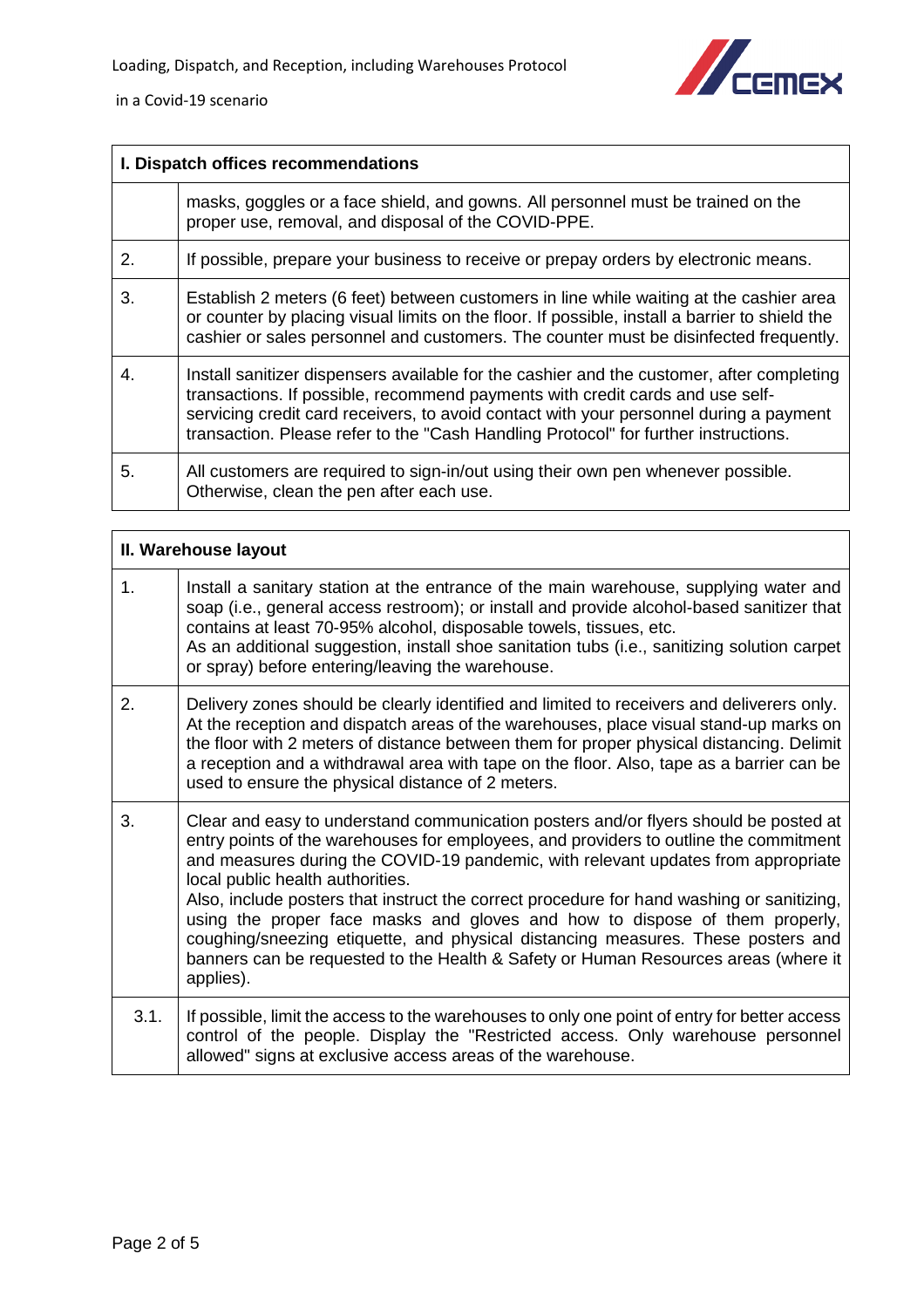



<span id="page-2-0"></span>

| III. Access requirements |                                                                                                                                                                                                                                                                                                                                                                                                                                                                                                                                                                                                                                                                              |
|--------------------------|------------------------------------------------------------------------------------------------------------------------------------------------------------------------------------------------------------------------------------------------------------------------------------------------------------------------------------------------------------------------------------------------------------------------------------------------------------------------------------------------------------------------------------------------------------------------------------------------------------------------------------------------------------------------------|
| 1.                       | External visitors (i.e., supplier, contractor) who need to access the warehouse facilities<br>must follow the "Contractors and Visitors Protocol" indicated CEMEX Health and<br>Safety Protocols to address COVID-19 (e.g., non-essential visitors, body temperature<br>check, vulnerable persons, hand sanitizing, training, etc.).                                                                                                                                                                                                                                                                                                                                         |
| 2.                       | All personnel (employees, suppliers, and contractors, etc.) while working at the<br>warehouse must wear COVID-PPE all times (proper face masks*, gloves, and eye<br>protection). All personnel must be trained on the appropriate use, removal, and disposal<br>of the COVID-PPE.<br>(*) For the warehouse personnel, the minimum type of mask to use is a cloth face<br>mask or 3⁄4 layer disposable mask around the office. When making an item reception<br>or dispatch, any of the following masks must be used: N95, KN95, FFP2 respirator, or<br>half/full-face respirator.                                                                                            |
| 3.                       | People must maintain a safe distance from others (at least 2 meters) while in warehouse<br>facilities (e.g., reception, dispatch, patios, etc.) and when making any inventory<br>transaction (i.e., reception, dispatch). People must also avoid any skin to skin contact<br>such as hugs, handshakes, etc., and follow the "Physical Distancing Protocol." Avoid as<br>much as possible hands-on-product operations, and replace them -when feasible,<br>applicable, and safe to do so- with mechanical means for handling products<br>a. Note: the number of persons to be inside the warehouse facilities at the same<br>time will depend on each warehouse's dimensions. |
| 4.                       | Vulnerable personnel, by virtue of their age (60 or over), pregnant or breast-feeding<br>women, and/or with pre-existing health conditions, should not be allowed into the<br>warehouse area.<br>a. Note: Warehouse personnel age 60 or older must be evaluated locally and<br>according to each country's laws and legislation. It is recommended that they<br>do not attend the warehouse and have another, not vulnerable team member<br>attending.                                                                                                                                                                                                                       |

<span id="page-2-1"></span>

| IV. Warehouse management |                                                                                                                                                                                                                                                                                                                                                                                                                                                                                                  |
|--------------------------|--------------------------------------------------------------------------------------------------------------------------------------------------------------------------------------------------------------------------------------------------------------------------------------------------------------------------------------------------------------------------------------------------------------------------------------------------------------------------------------------------|
| 1.                       | If the physical distance of at least 2 meters can be attained, a maximum of two<br>warehouse persons will remain at the warehouse facilities for reception, dispatch, and<br>safekeeping of spare parts and materials. Such persons could be the warehouse<br>operator, warehouse supervisor, or the warehouse outsourcing personnel (the latter<br>where applicable).<br>The other team members will do home-office and will go to the plant only in urgent<br>cases or operation requirements. |
| 2.                       | Prohibit group gatherings and avoid physical person-to-person meetings with<br>employees. Promote and use alternative contact and technological communication<br>tools (i.e., group phone calls, group WhatsApp, emails, videoconference, digital<br>platforms, two-way radios.) If a meeting is essential, make sure it is done in a well-<br>ventilated area, maintain a minimum of 2 meters separation between people distance,<br>and wearing COVID-PPE.                                     |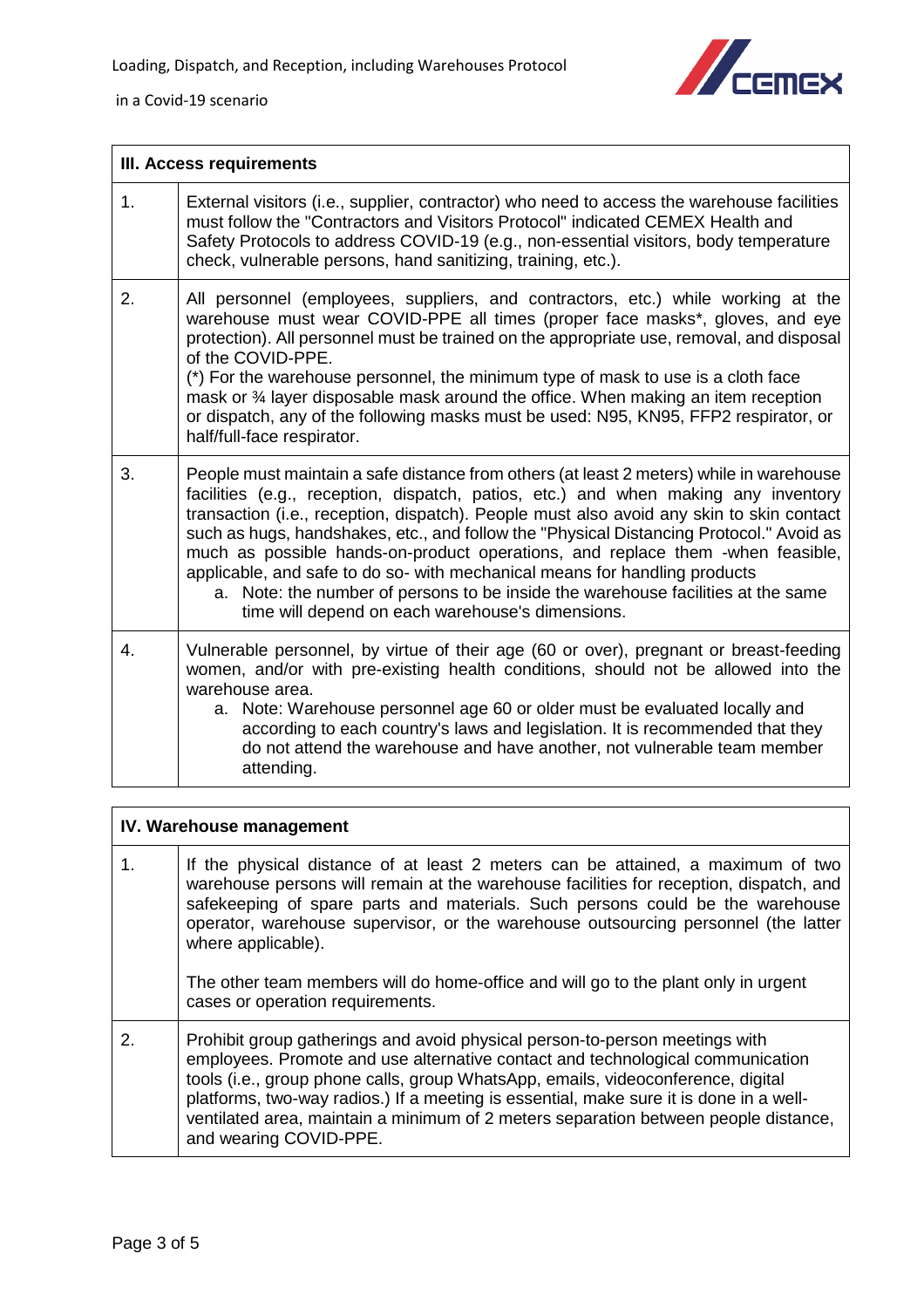

in a Covid-19 scenario

| IV. Warehouse management |                                                                                                                                                                                                                                                                                                                                                                                                                                                                                                                                                                                                                                                                                                                                                    |
|--------------------------|----------------------------------------------------------------------------------------------------------------------------------------------------------------------------------------------------------------------------------------------------------------------------------------------------------------------------------------------------------------------------------------------------------------------------------------------------------------------------------------------------------------------------------------------------------------------------------------------------------------------------------------------------------------------------------------------------------------------------------------------------|
| 3.                       | applicable, assign<br>someone responsible for signing and<br>Where<br>managing<br>documentation/paper/forms.<br>Instruct your personnel not to exchange utensils or paperwork. If paperwork is<br>necessary, assign a tray to deposit paperwork, and clean hands after touching<br>paperwork. Exchange of pens or pencils or sharing electronic devices should be<br>avoided.<br>If possible, use alternative methods, i.e., proof-email reception, filling/signing with own<br>pen (do not share pens), keeping documents on a paper clipboard or holder pad (do not<br>handle paper between personnel).<br>Instruct personnel to wash their hands thoroughly as per WHO recommendations before<br>and after handling shared documents/paperwork. |
| 4.                       | Forklifts, machinery, lifting equipment, bicycles, others must be appropriately cleaned<br>and disinfected after finalizing every shift, and the user is responsible for performing<br>this task and providing all cleaning products. Pay special attention to door handles,<br>steering wheel, shifting gears, panels, seat belts, and any frequently touched surface.                                                                                                                                                                                                                                                                                                                                                                            |
| 4.1.                     | Clean machinery frequently to include discharge controls, clamps & clips, and other<br>needed equipment where possible.                                                                                                                                                                                                                                                                                                                                                                                                                                                                                                                                                                                                                            |
| 4.2.                     | When cleaning the cab, it is advisable to let it ventilate (10 minutes).                                                                                                                                                                                                                                                                                                                                                                                                                                                                                                                                                                                                                                                                           |
| 5.                       | Ensure the self-dispatch warehouse its always replenish (where applicable).                                                                                                                                                                                                                                                                                                                                                                                                                                                                                                                                                                                                                                                                        |
| 6.                       | Ensure the plant security personnel have access to the warehouse in case of an<br>emergency.                                                                                                                                                                                                                                                                                                                                                                                                                                                                                                                                                                                                                                                       |
| 7.                       | Clean and disinfect your working station/office according to the "Workplace Cleaning<br>Protocol" indicated in CEMEX's Health and Safety Protocols to address the COVID-19<br>(e.g., cleaning strategy, frequency, cleaning products, etc.).                                                                                                                                                                                                                                                                                                                                                                                                                                                                                                       |
| 8.                       | Always observe and apply your personal hygiene by following the "Personal Hygiene<br>Protocol" of CEMEX's Health and Safety Protocols to address COVID-19 (e.g., hand<br>washing, disinfect, respiratory hygiene, etc.).                                                                                                                                                                                                                                                                                                                                                                                                                                                                                                                           |
| 9.                       | Clean and disinfect the warehouse area according to the "Workplace Cleaning"<br>Protocol" indicated in CEMEX's Health and Safety Protocols to address COVID-19<br>(e.g., cleaning strategy, frequency, cleaning products, etc.).                                                                                                                                                                                                                                                                                                                                                                                                                                                                                                                   |
| 10.                      | The warehouse personnel must report to its immediate supervisor and the Health &<br>Safety area if a person shows signs of COVID symptoms (e.g., cough, fever,<br>shortness of breath) and ask such person to see the plant's doctor.                                                                                                                                                                                                                                                                                                                                                                                                                                                                                                              |

<span id="page-3-0"></span>

| V. Reception and dispatch activities |                                                                                                                                                                         |
|--------------------------------------|-------------------------------------------------------------------------------------------------------------------------------------------------------------------------|
| 1.                                   | Define a reception schedule for suppliers can plan and organize their deliveries. Define<br>a dispatch schedule for end users can plan and organize their requirements. |
| 2.                                   | Before entering the plant facilities and/or warehouse facilities, go through the<br>sanitation area (e.g., wash hands with soap or hand-rub sanitizer).                 |